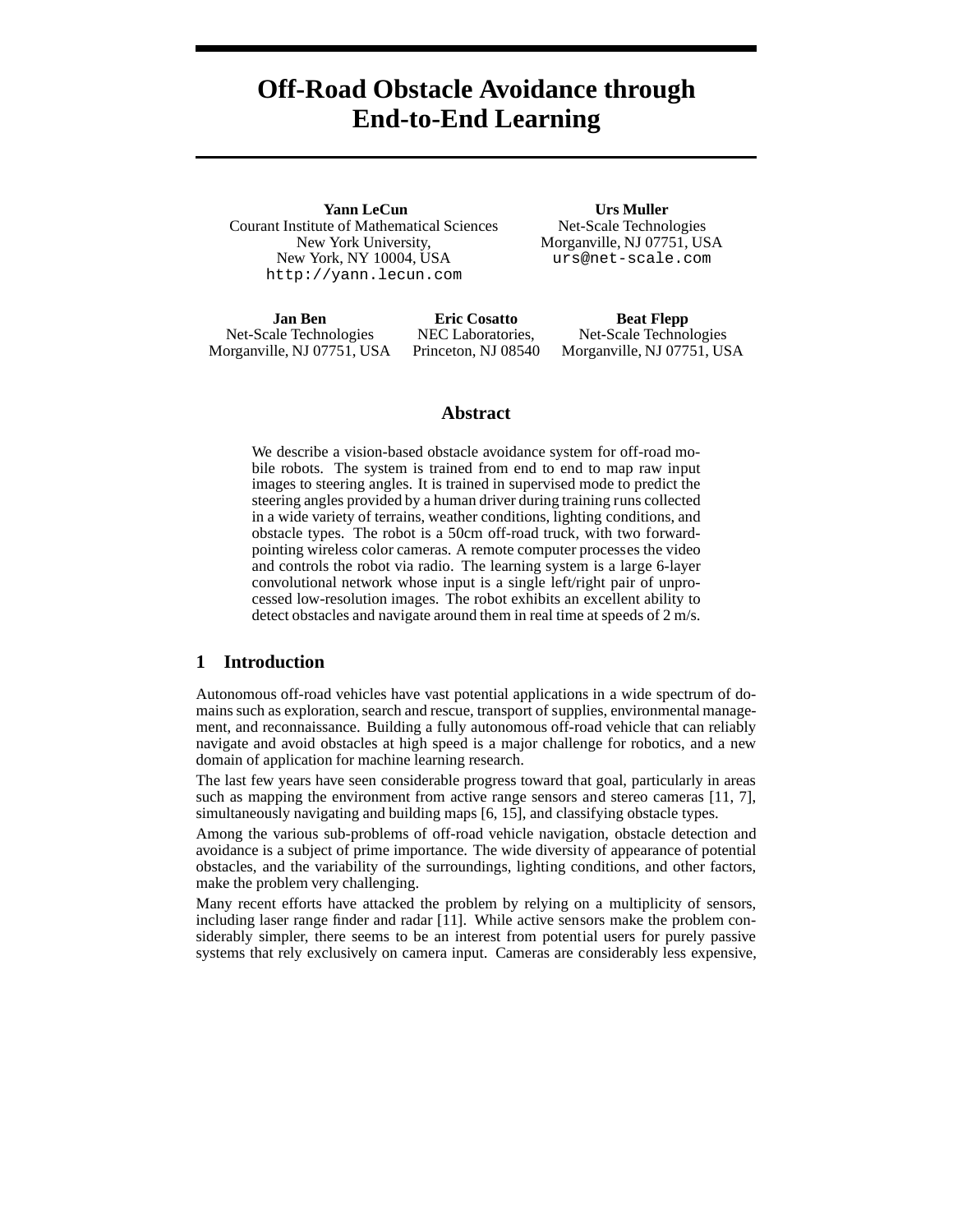bulky, power hungry, and detectable than active sensors, allowing levels of miniaturization that are not otherwise possible. More importantly, active sensors can be slow, limited in range, and easily confused by vegetation, despite rapid progress in the area [2].

Avoiding obstacles by relying solely on camera input requires solving a highly complex vision problem. A time-honored approach is to derive range maps from multiple images through multiple cameras or through motion [6, 5]. Deriving steering angles to avoid obstacles from the range maps is a simple matter. A large number of techniques have been proposed in the literature to construct range maps from stereo images. Such methods have been used successfully for many years for navigation in indoor environments where edge features can be reliably detected and matched [1], but navigation in outdoors environment, despite a long history, is still a challenge [14, 3]: real-time stereo algorithms are considerably less reliable in unconstrained outdoors environments. The extreme variability of lighting conditions, and the highly unstructured nature of natural objects such as tall grass, bushes and other vegetation, water surfaces, and objects with repeating textures, conspire to limit the reliability of this approach. In addition, stereo-based methods have a rather limited range, which dramatically limits the maximum driving speed.

#### **2 End-To-End Learning for Obstacle Avoidance**

In general, computing depth from stereo images is an ill-posed problem, but the depth map is only a means to an end. Ultimately, the output of an obstacle avoidance system is a set of possible steering angles that direct the robot toward traversible regions.

Our approach is to view the entire problem of mapping input stereo images to possible steering angles as a single indivisible task to be learned *from end to end*. Our learning system takes raw color images from two forward-pointing cameras mounted on the robot, and maps them to a set of possible steering angles through a single trained function.

The training data was collected by recording the actions of a human driver together with the video data. The human driver remotely drives the robot straight ahead until the robot encounters a non-traversible obstacle. The human driver then avoids the obstacle by steering the robot in the appropriate direction. The learning system is trained in supervised mode. It takes a single pair of heavily-subsampled images from the two cameras, and is trained to predict the steering angle produced by the human driver at that time.

The learning architecture is a 6-layer convolutional network [9]. The network takes the left and right  $149\times58$  color images and produces two outputs. A large value on the first output is interpreted as a left steering command while a large value on the second output indicates a right steering command. Each layer in a convolutional network can be viewed as a set of trainable, shift-invariant linear filters with local support, followed by a point-wise non-linear saturation function. All the parameters of all the filters in the various layers are trained simultaneously. The learning algorithm minimizes the discrepancy between the desired output vector and the output vector produced by the output layer.

The approach is somewhat reminiscent of the ALVINN and MANIAC systems [13, 4]. The main differences with ALVINN are: (1) our system uses stereo cameras; (2) it is trained for off-road obtacle avoidance rather than road following; (3) Our trainable system uses a convolutional network rather than a traditional fully-connected neural net.

Convolutional networks have two considerable advantages for this applications. Their local and sparse connection scheme allows us to handle images of higher resolution than ALVINN while keeping the size of the network within reasonnable limits. Convolutional nets are particularly well suited for our task because local feature detectors that combine inputs from the left and right images can be useful for estimating distances to obstacles (possibly by estimating disparities). Furthermore, the local and shift-invariant property of the filters allows the system to learn relevant local features with a limited amount of training data.

They key advantage of the approach is that the entire function from raw pixels to steering angles is trained from data, which completely eliminates the need for feature design and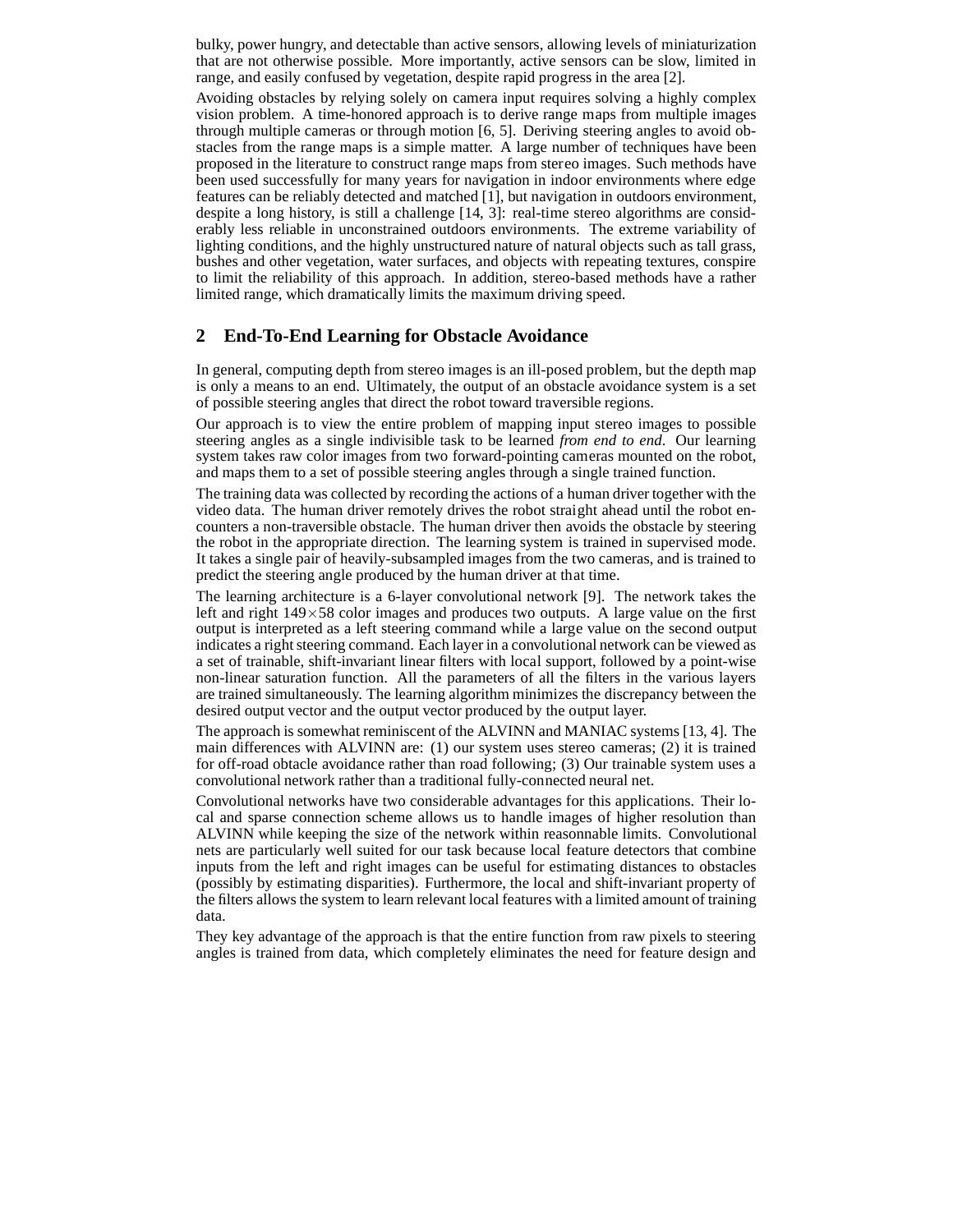selection, geometry, camera calibration, and hand-tuning of parameters. The main motivation for the use of end-to-end learning is, in fact, to eliminate the need for hand-crafted heuristics. Relying on automatic global optimization of an objective function from massive amounts for data may produce systems that are more robust to the unpredictable variability of the real world. Another potential benefit of a pure learning-based approach is that the system may use other cues than stereo disparity to detect obstacles, possibly alleviating the short-sightedness of methods based purely on stereo matching.

## **3 Vehicle Hardware**

We built a small and light-weight vehicle which can be carried by a single person so as to facilitate data collection and testing in a wide variety of environments. Using a small, rugged and low-cost robot allowed us to drive at relatively high speed without fear of causing damage to people, property or the robot itself. The downside of this approach is the limited payload, too limited for holding the computing power necessary for the visual processing. Therefore, the robot has no significant on-board computing power. It is remotely controled by an off-board computer. A wireless link is used to transmit video and sensor readings to the remote computer. Throttle and steering controls are sent from the computer to the robot through a regular radio control channel.

The robot chassis was built around a customized 1/10-th scale remote-controlled, electricpowered, four-wheel-drive truck which was roughly 50cm in length. The typical speed of the robot during data collection and testing sessions was roughly 2 meters per second. Two forward-pointing low-cost 1/3-inch CCD cameras were mounted 110mm apart behind a clear lexan window. With 2.5mm lenses, the horizontal field of view of each camera was about 100 degrees.

A pair of 900MHz analog video transmitters was used to send the camera outputs to the remote computer. The analog video links were subject to high signal noise, color shifts, frequent interferences, and occasional video drop-outs. But the small size, light weight, and low cost provided clear advantages. The vehicle is shown in Figure 1. The remote control station consisted of a 1.4GHz Athlon PC running Linux with video capture cards, and an interface to an R/C transmitter.



Figure 1: Left: The robot is a modified 50 cm-long truck platform controled by a remote computer. Middle: sample images images from the training data. Right: poor reception occasionally caused bad quality images.

## **4 Data Collection**

During a data collection session, the human operator wears video goggles fed with the video signal from one the robot's cameras (no stereo), and controls the robot through a joystick connected to the PC. During each run, the PC records the output of the two video cameras at 15 frames per second, together with the steering angle and throttle setting from the operator.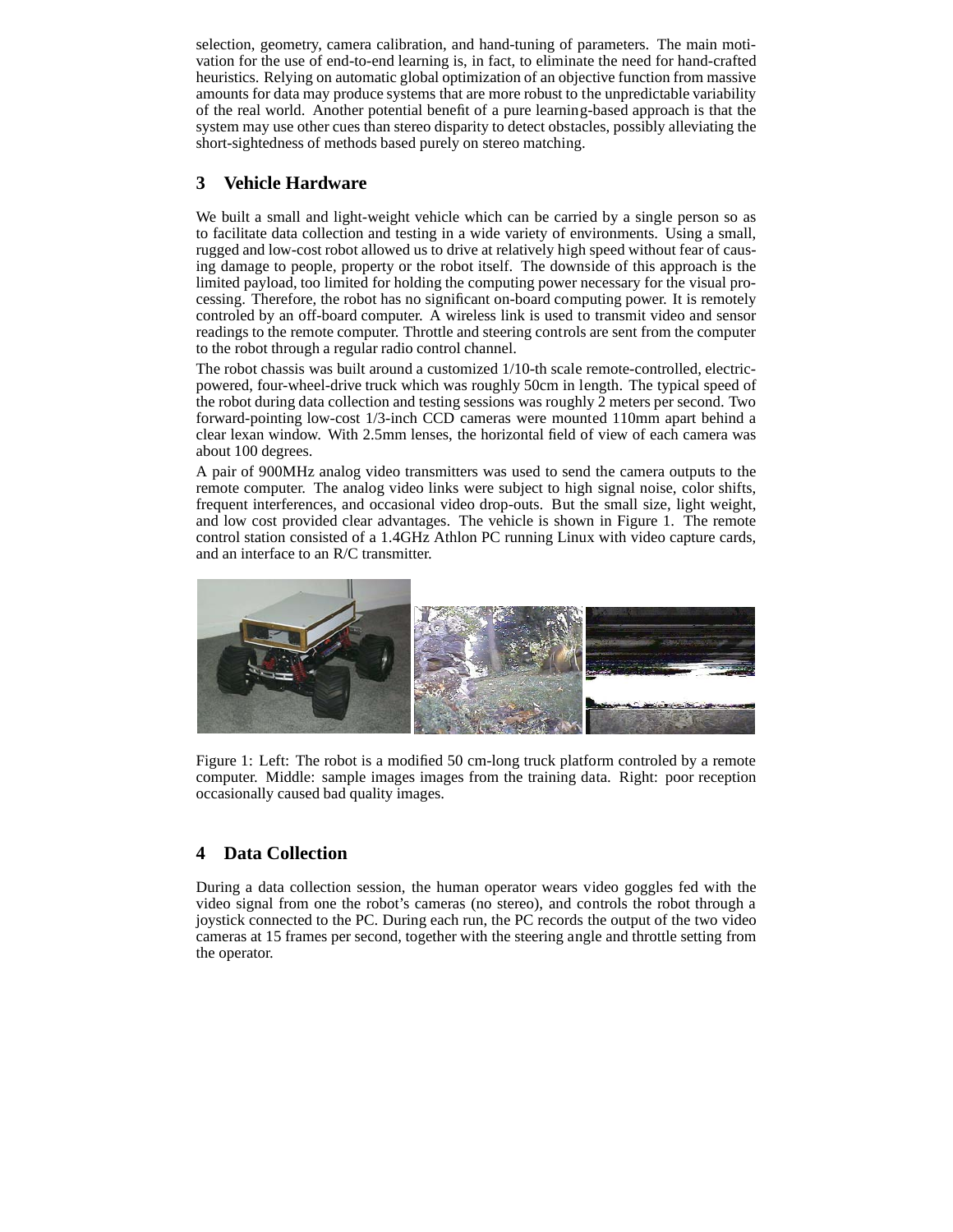A crucially important requirement of the data collection process was to collect large amounts of data with enough diversity of terrain, obstacles, and lighting conditions. Tt was necessary for the human driver to adopt a *consistent* obstacle avoidance behaviour. To ensure this, the human driver was to drive the vehicle straight ahead whenever no obstacle was present within a threatening distance. Whenever the robot approached an obstacle, the human driver had to steer left or right so as to avoid the obstacle. The general strategy for collecting training data was as follows: (a) Collecting data from as large a variety of off-road training grounds as possible. Data was collected from a large number of parks, playgrounds, frontyards and backyards of a number of suburban homes, and heavily cluttered construction areas; (b) Collecting data with various lighting conditions, i. e., different weather conditions and different times of day; (c) Collecting sequences where the vehicle starts driving straight and then is steered left or right as the robot approached an obstacle; (d) Avoiding turns when no obstacles were present; (e) Including straight runs with no obstacles and no turns as part of the training set; (f) Trying to be consistent in the turning behavior, i. e., always turning at approximately the same distance from an obstacle.

Even though great care was taken in collecting the highest quality training data, there were a number of imperfections in the training data that could not be avoided: (a) The smallform-factor, low-cost cameras presented significant differences in their default settings. In particular, the white balance of the two cameras were somewhat different; (b) To maximize image quality, the automatic gain control and automatic exposure were activated. Because of differences in fabrication, the left and right images had slightly different brightness and contrast characteristics. In particular, the AGC adjustments seem to react at different speeds and amplitudes; (c) Because of AGC, driving into the sunlight caused the images to become very dark and obstacles to become hard to detect; (d) The wireless video connection caused dropouts and distortions of some frames. Approximately 5 % of the frames were affected. An example is shown in Figures 1; (e) The cameras were mounted rigidly on the vehicle and were exposed to vibration, despite the suspension. Despite these difficult conditions, the system managed to learn the task quite well as will be shown later.

The data was recorded and archived at a resolution of  $320 \times 240 \times$  pixels at 15 frames per second. The data was collected on 17 different days during the Winter of 2003/2004 (the sun was very low on the horizon). A total of 1,500 clips were collected with an average length of about 85 frames each. This resulted in a total of about 127,000 individual pairs of frames. Segments during which the robot was driven into position in preparation for a run were edited out. No other manual data cleaning took place. In the end, 95,000 frame pairs were used for training and 32,000 for validation/testing. The training pairs and testing pairs came from different sequences (and often different locations).

Figure 1 shows example snapshots from the training data, including an image with poor reception. Note that only one of the two (stereo) images is shown. High noise and frame dropouts occurred in approximately 5 % of the frames. It was decided to leave them in the training set and test set so as to train the system under realistic conditions.

#### **5 The Learning System**

The entire processing consists of a single convolutional network. The architecture of convolutional nets is somewhat inspired by the structure of biological visual systems. Convolutional nets have been used successfully in a number of vision applications such as handwriting recognition [9], object recognition [10], and face detection [12].

The input to the convolutional net consists of 6 planes of size  $149\times58$  pixels. The six planes respectively contain the Y, U and V components for the left camera and the right camera. The input images were obtained by cropping the  $320 \times 240$  images, and through  $2\times$  horizontal low-pass filtering and subsampling, and  $4\times$  vertical low-pass filtering and subsampling. The horizontal resolution was set higher so as to preserve more accurate image disparity information.

Each layer in a convolutional net is composed of units organized in planes called feature maps. Each unit in a feature map takes inputs from a small neighborhood within the feature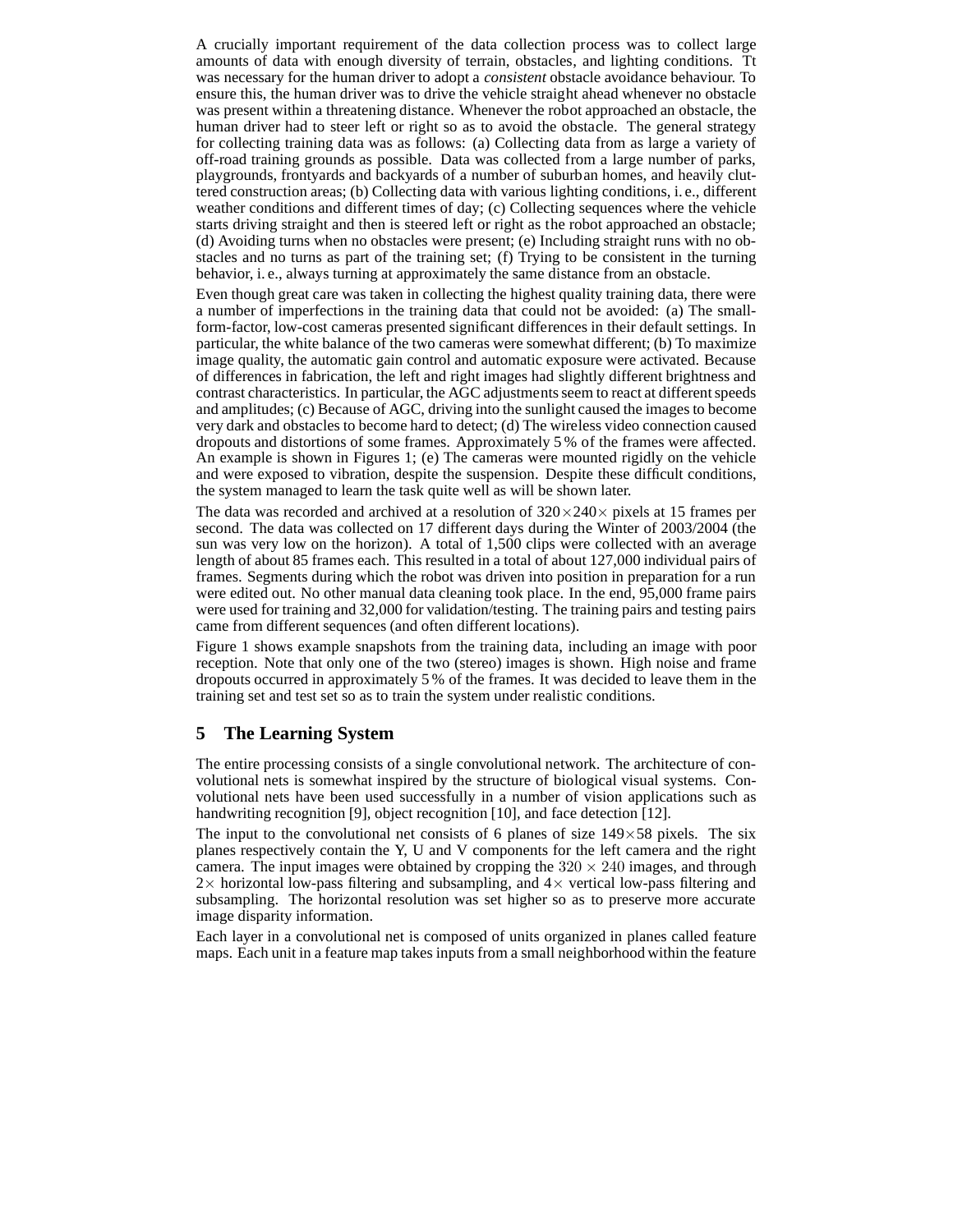maps of the previous layer. Neighborhing units in a feature map are connected to neighboring (possibly overlapping) windows. Each unit computes a weighted sum of its inputs and passes the result through a sigmoid saturation function. All units within a feature map share the same weights. Therefore, each feature map can be seen as convolving the feature maps of the previous layers with small-size kernels, and passing the sum of those convolutions through sigmoid functions. Units in a feature map detect local features at all locations on the previous layer.

The first layer contains 6 feature maps of size  $147 \times 56$  connected to various combinations of the input maps through  $3\times3$  kernels. The first feature map is connected to the YUV planes of the left image, the second feature map to the YUV planes of the right image, and the other 4 feature maps to all 6 input planes. Those 4 feature maps are binocular, and can learn filters that compare the location of features in the left and right images. Because of the weight sharing, the first layer merely has 276 free parameters (30 kernels of size  $3\times3$  plus 6 biases). The next layer is an averaging/subsampling layer of size  $49\times14$  whose purpose is to reduce the spatial resolution of the feature maps so as to build invariances to small geometric distortions of the input. The subsampling ratios are 3 horizontally and 4 vertically. The 3-rd layer contains 24 feature maps of size  $45\times12$ . Each feature map is connected to various subsests of maps in the previous layer through a total of 96 kernels of size  $5\times3$ . The 4-th layer is an averaging/subsampling layer of size  $9\times4$  with  $5\times3$  subsampling ratios. The 5-th layer contains 100 feature maps of size  $1\times1$  connected to the 4-th layer through 2400 kernels of size  $9 \times 4$  (full connection). finally, the output layer contains two units fully-connected to the 100 units in the 5-th layer. The two outputs respectively code for "turn left" and "turn right" commands. The network has 3.15 Million connections and about 72,000 trainable parameters.

The bottom half of figure 2 shows the states of the six layers of the convolutional net. the size of the input,  $149 \times 58$ , was essentially limited by the computing power of the remote computer (a 1.4GHz Athlon). The network as shown runs in about 60ms per image pair on the remote computer. Including all the processing, the driving system ran at a rate of 10 cycles per second.

The system's output is computed on a frame by frame basis with no memory of the past and no time window. Using multiple successive frames as input would seem like a good idea since the multiple views resulting from ego-motion facilitates the segmentation and detection of nearby obstacles. Unfortunately, the supervised learning approach precludes the use of multiple frames. The reason is that since the steering is fairly smooth in time (with long, stable periods), the current rate of turn is an excellent predictor of the next desired steering angle. But the current rate of turn is easily derived from multiple successive frames. Hence, a system trained with multiple frames would merely predict a steering angle equal to the current rate of turn as observed through the camera. This would lead to catastrophic behavior in test mode. The robot would simply turn in circles.

The system was trained with a stochastic gradient-based method that automatically sets the relative step sizes of the parameters based on the local curvature of the loss surface [8]. Gradients were computed using the variant of back-propagation appropriate for convolutional nets.

#### **6 Results**

Two performance measurements were recorded, the average loss, and the percentage of "correctly classified" steering angles. The average loss is the sum of squared differences between outputs produced by the system and the target outputs, averaged over all samples. The percentage of correctly classified steering angles measures the number of times the predicted steering angle, quantized into three bins (left, straight, right), agrees with steering angle provided by the human driver. Since the thresholds for deciding whether an angle counted as left, center, or right were somewhat arbitrary, the percentages cannot be intepreted in absolute terms, but merely as a relative figure of merit for comparing runs and architectures.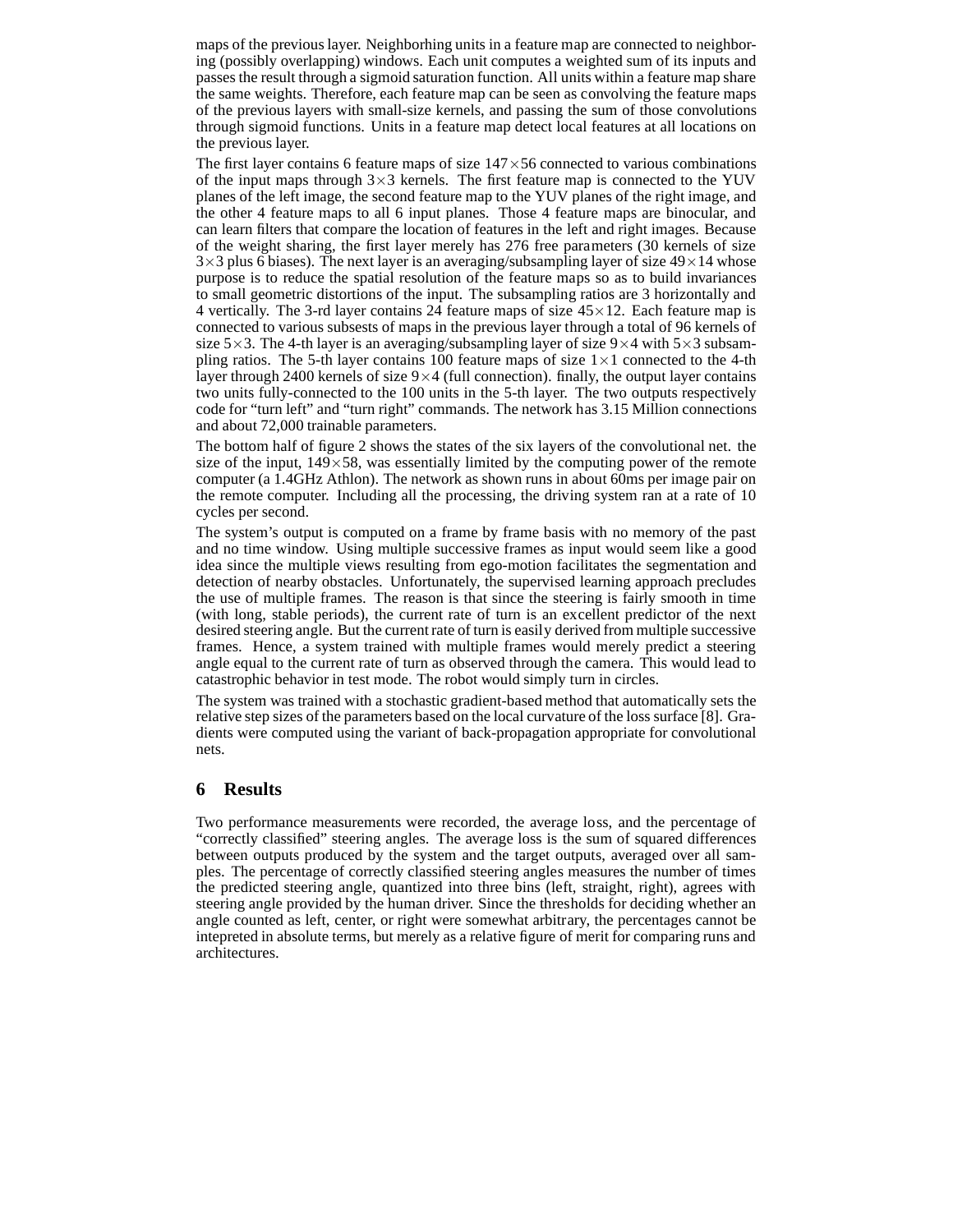

Figure 2: Internal state of the convolutional net for two sample frames. The top row shows left/right image pairs extracted from the test set. The light-blue bars below show the steering angle produced by the system. The bottom halves show the state of the layers of the network, where each column is a layer (the penultimate layer is not shown). Each rectangular image is a feature map in which each pixel represents a unit activation. The YUV components of the left and right input images are in the leftmost column.

With 95,000 training image pairs, training took 18 epochs through the training set. No significant improvements in the error rate occurred thereafter. After training, the error rate was 25.1% on the training set, and 35.8% on the test set. The average loss (mean-sqaured error) was 0.88 on the training set and 1.24 on the test set. A complete training session required about four days of CPU time on a 3.0GHz Pentium/Xeon-based server. Naturally, a classification error rate of 35.8 % doesn't mean that the vehicle crashes into obstacles 35.8 % of the time, but merely that the prediction of the system was in a different bin than that of the human drivers for 35.8 % of the frames. The seemingly high error rate is not an accurate reflection of the actual effectiveness of the robot in the field. There are several reasons for this. First, there may be several legitimate steering angles for a given image pair: turning left or right around an obstacle may both be valid options, but our performance measure would record one of those options as incorrect. In addition, many illegitimate errors are recorded when the system starts turning at a different time than the human driver, or when the precise values of the steering angles are different enough to be in different bins, but close enough to cause the robot to avoid the obstacle. Perhaps more informative is diagram in figure 3. It shows the steering angle produced by the system and the steering angle provided by the human driver for 8000 frames from the test set. It is clear for the plot that only a small number of obstacles would not have been avoided by the robot.

The best performance measure is a set of actual runs through repre-<br>sentative testing grounds. Videos of typical test runs are available at Videos of typical test runs are available at **http://www.cs.nyu.edu/˜yann/research/dave/index.html**.

Figure 2 shows a snapshot of the trained system in action. The network was presented with a scene that was not present in the training set. This figure shows that the system can detect obstacles and predict appropriate steering angles in the presence of back-lighting and with wild difference between the automatics gain settings of the left and right cameras.

Another visualization of the results can be seen in Figures 4. They are snapshots of video clips recorded from the vehicle's cameras while the vehicle was driving itself autonomously. Only one of the two camera outputs is shown here. Each picture also shows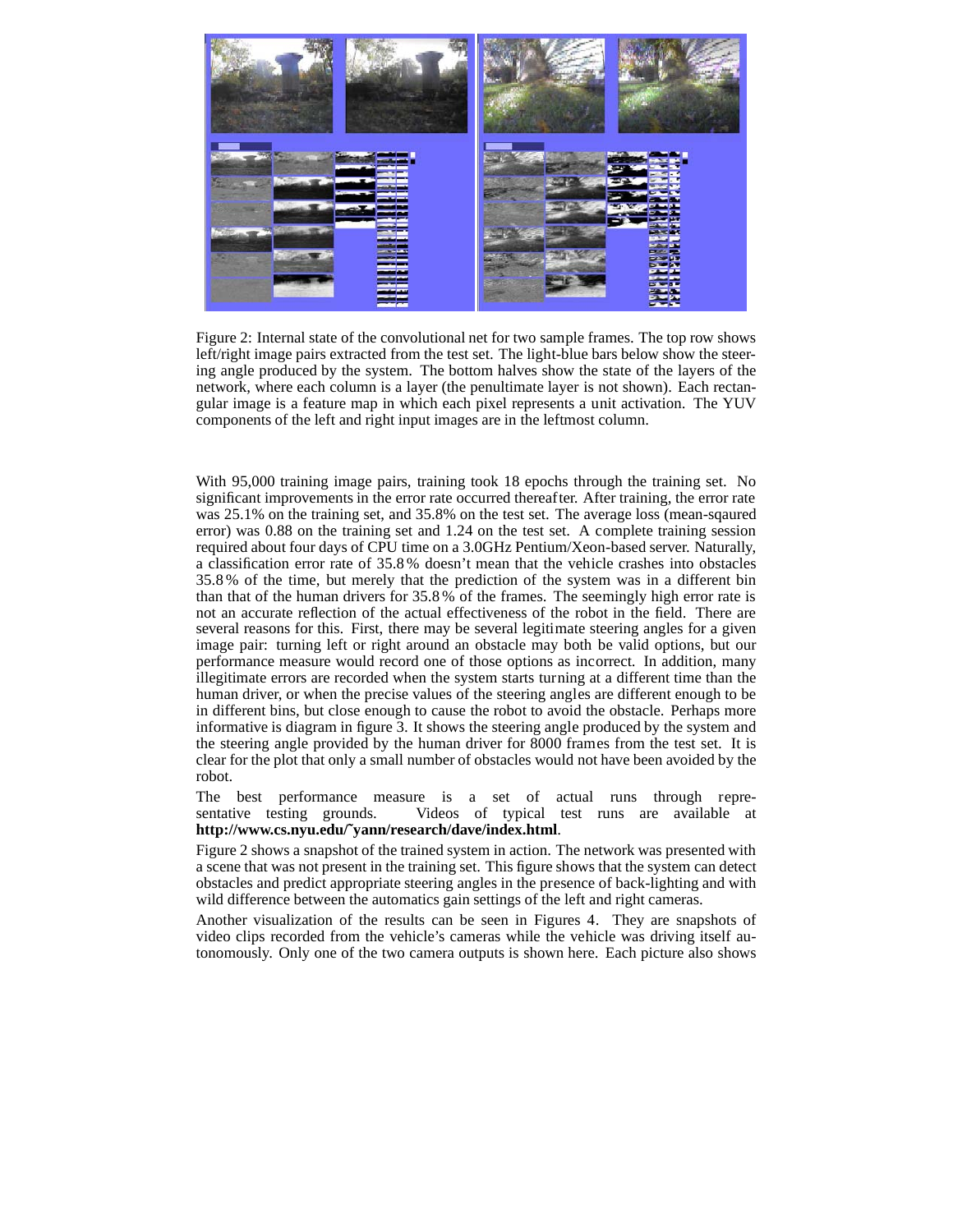

Figure 3: The steering angle produced by the system (black) compared to the steering angle provided by the human operator (red line) for 8000 frames from the test set. Very few obstacles would not have been avoided by the system.

the steering angle produced by the system for that particular input.

### **7 Conclusion**

We have demonstrate the applicability of end-to-end learning methods to the task of obstacle avoidance for off-road robots.

A 6-layer convolutional network was trained with massive amounts of data to emulate the obstacle avoidance behavior of a human driver. the architecture of the system allowed it to learn low-level and high-level features that reliably predicted the bearing of traversible areas in the visual field.

The main advantage of the system is its robustness to the extreme diversity of situations in off-road environments. Its main design advantage is that it is trained from raw pixels to directly produce steering angles. The approach essentially eliminates the need for manual calibration, adjustments, parameter tuning etc. Furthermore, the method gets around the need to design and select an appropriate set of feature detectors, as well as the need to design robust and fast stereo algorithms.

The construction of a fully autonomous driving system for ground robots will require several other components besides the purely-reactive obstacle detection and avoidance system described here. The present work is merely one component of a future system that will include map building, visual odometry, spatial reasoning, path finding, and other strategies for the identification of traversable areas.

#### **Acknowledgment**

This project was a preliminary study for the DARPA project "Learning Applied to Ground Robots" (LAGR). The material presented is based upon work supported by the Defense Advanced Research Project Agency Information Processing Technology Office, ARPA Order No. Q458, Program Code No. 3D10, Issued by DARPA/CMO under Contract #MDA972-03-C-0111.

#### **References**

- [1] N. Ayache and O. Faugeras. Maintaining representations of the environment of a mobile robot. *IEEE Trans. Robotics and Automation*, 5(6):804–819, 1989.
- [2] C. Bergh, B. Kennedy, L. Matthies, and Johnson A. A compact, low power two-axis scanning laser rangefinder for mobile robots. In *The 7th Mechatronics Forum International Conference*, 2000.
- [3] S. B. Goldberg, M. Maimone, and L. Matthies. Stereo vision and rover navigation software for planetary exploration. In *IEEE Aerospace Conference Proceedings*, March 2002.
- [4] T. Jochem, D. Pomerleau, and C. Thorpe. Vision-based neural network road and intersection detection and traversal. In *Proc. IEEE Conf. Intelligent Robots and Systems*, volume 3, pages 344–349, August 1995.